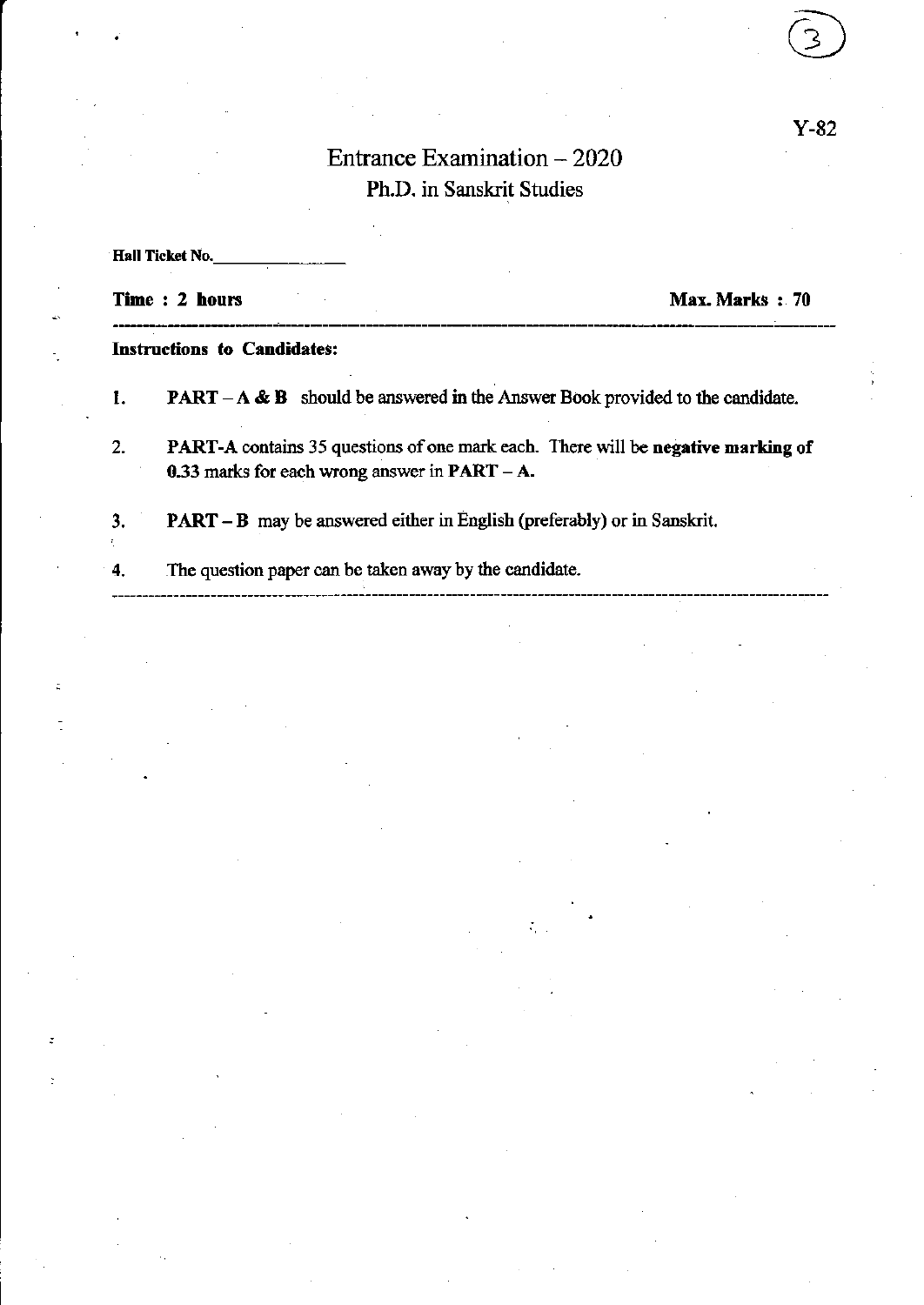#### Part A

- 1. Can a Null hypothesis be proven?
	- $(A)$  Yes
	- $(B)$  No
	- (C) Don't know
	- (D) Can't say
- 2. Who is the author of multi-volume 'History of Dharmasastra'?
	- (A) V. Raghavan
	- (B) V.S. Apte
	- (C) P.V. Kane
	- (D) K.T. Pandurangi
- 3. 'Hourglass' model in research refers to?
	- (A) Research structure
	- (B) Hypothesis
	- (C) Sample
	- (D) Thesis

4. PN Pattabhirama Sastri authored the following text:

- (A) व्यवहारमयूखः
- (B) व्यवहारचिन्तामणिः
- $(C)$ वैदिकशिक्षादर्शनबिन्दुः
- $(D)$  वैदिकशिक्षाशास्त्रम्
- 5. Acronym means?
	- (A) Abbreviation
	- (B) Synonym
	- (C) Hypernym
	- (D) Antonym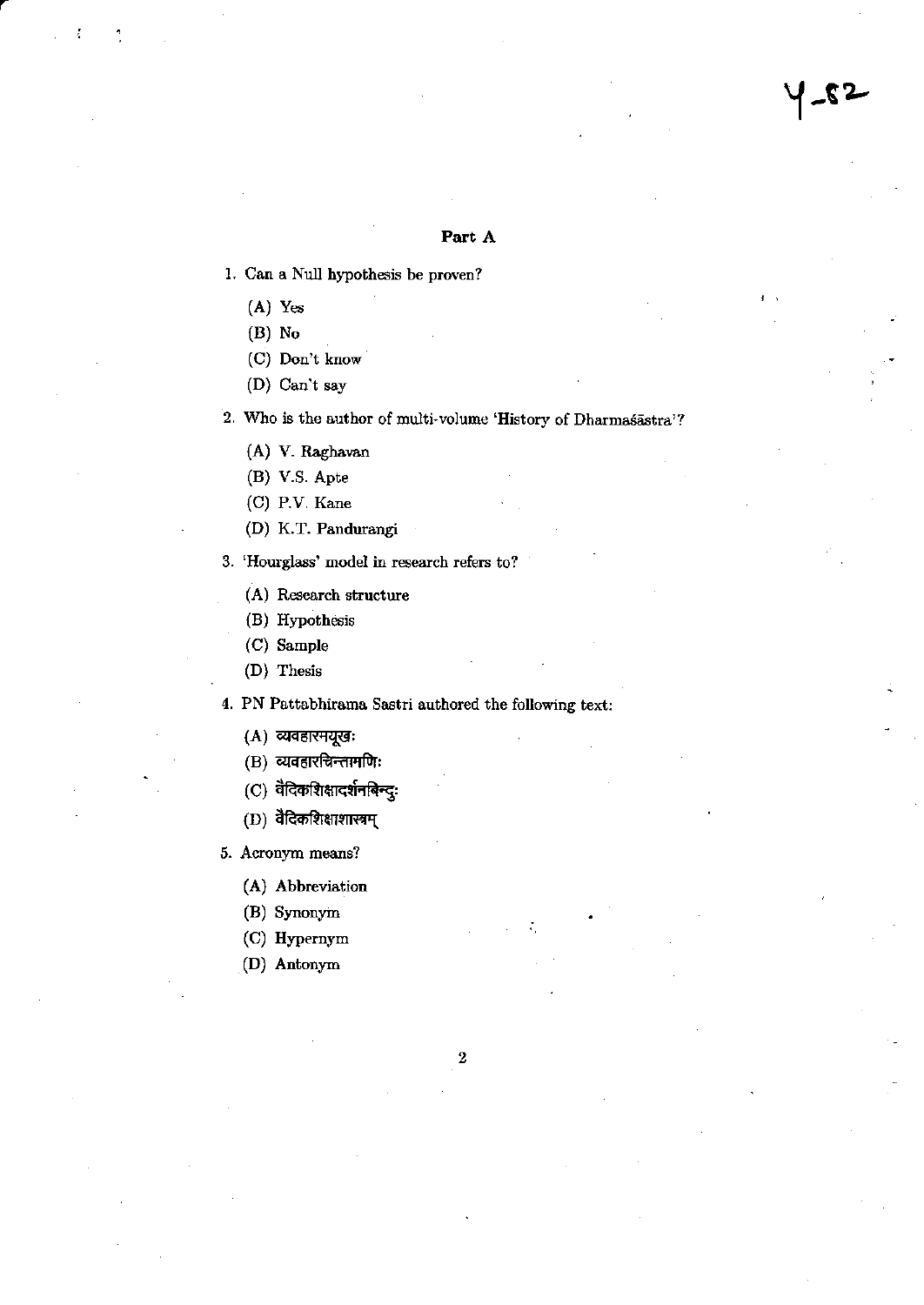6. How many Central Sanskrit Universities were established recently?

- $(A)$  2
- $(B)$  3
- $(C)$  5
- $(D)$  1
- 7. Who wrote Wings of Fire?
	- (A) Nelson Mandela
	- (B) Subroto Mukerjee
	- (C) Col. K.M. Cariappa
	- (D) Dr. APJ Abdul Kalam
- 8. Hypothesis should be capable of being -
	- (A) Rejected
	- (B) Tested
	- (C) Accepted
	- (D) Disapproved
- 9. व्यवहारे भाट्टनयः who declared so?
	- (A) Naiyāyikas
	- (B) Vaiśesikas
	- (C) Sankhyas
	- (D) Vedantins

10. Currently, what are the problems encountered by researchers in India?

 $\zeta^{\pm}$ 

- (A) Overlapping research studies
- (B) Lack of scientific training
- (C) Insufficient interaction between research departments
- (D) All the above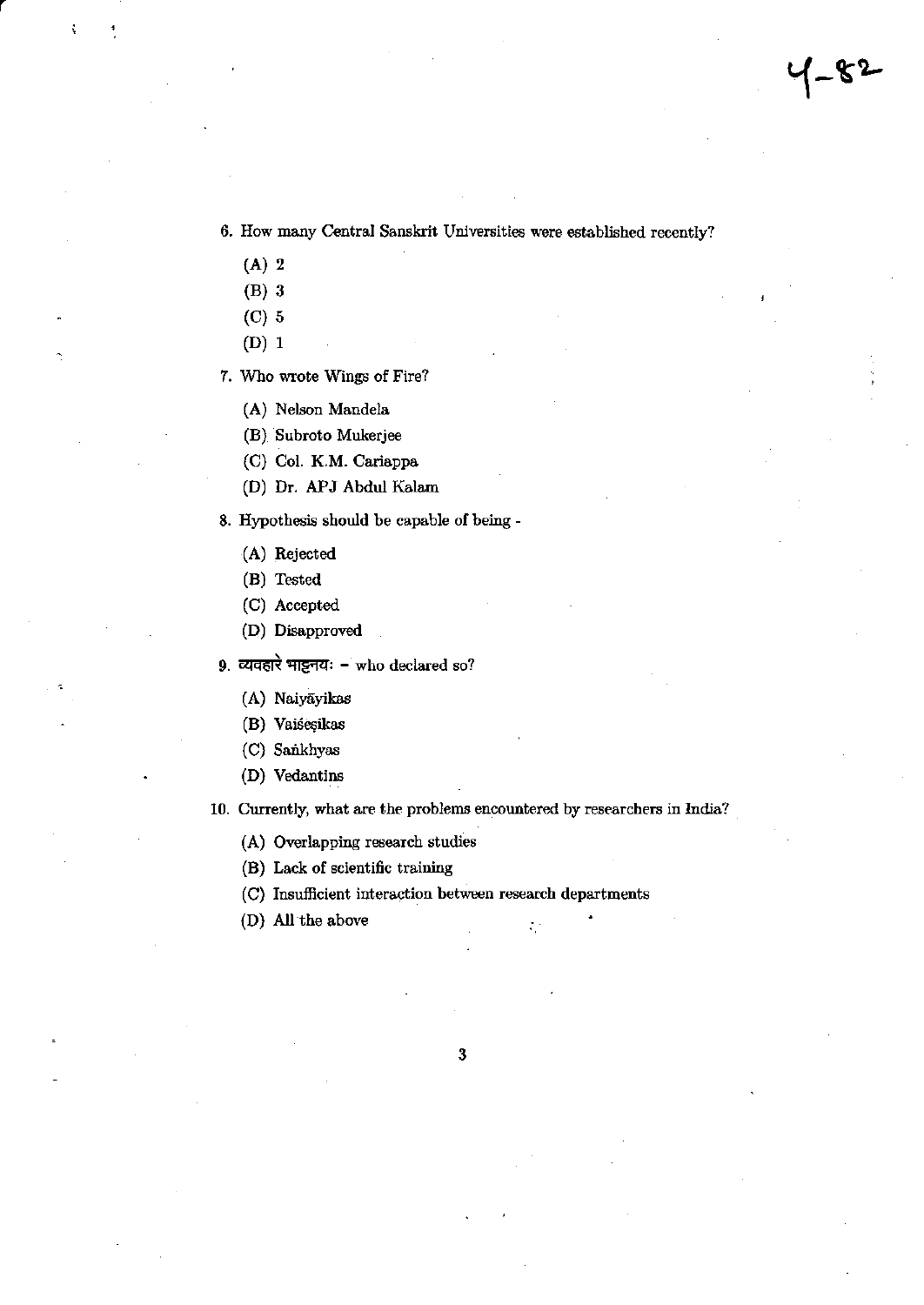11. Which of the following is not a correct synonym of the word - 'anusandhānam'?

- (A) Anvesanam
- (B) Gavesanam
- (C) Samyojanam
- (D) Parisodhanam

12. Approach in Inductive Reasoning is -

- (A) Micro to Macro
- (B) Cause to Effect
- (C) Parts to Whole
- (D) All of the above

13. Mark the correct order of 'niyama' according to Yoga darshana -

- (A) शौच, तपः, सन्तोष, ब्रह्मचर्य, ईश्वरप्रणिधानानि
- (B) शौच, स्वाध्याय, अस्तेय, तपः, ईश्वरप्रणिधानानि
- (C) शौच, सन्तोष, स्वाध्याय, तपः, ईश्वरप्रणिधानानि
- (D) शौच, सन्तोष, स्वाध्याय, अहिंसा, ईश्वरप्रणिधानानि

14. Who employs the Anugama analytical technique?

- (A) Vaiyākaraņas
- (B) Alankarikas
- (C) Mīmāmsakas
- (D) Naiyāyikas

15. A concept which can take on different quantitative values is called?

- (A) Data
- (B) Integer
- (C) Variable
- (D) Program

4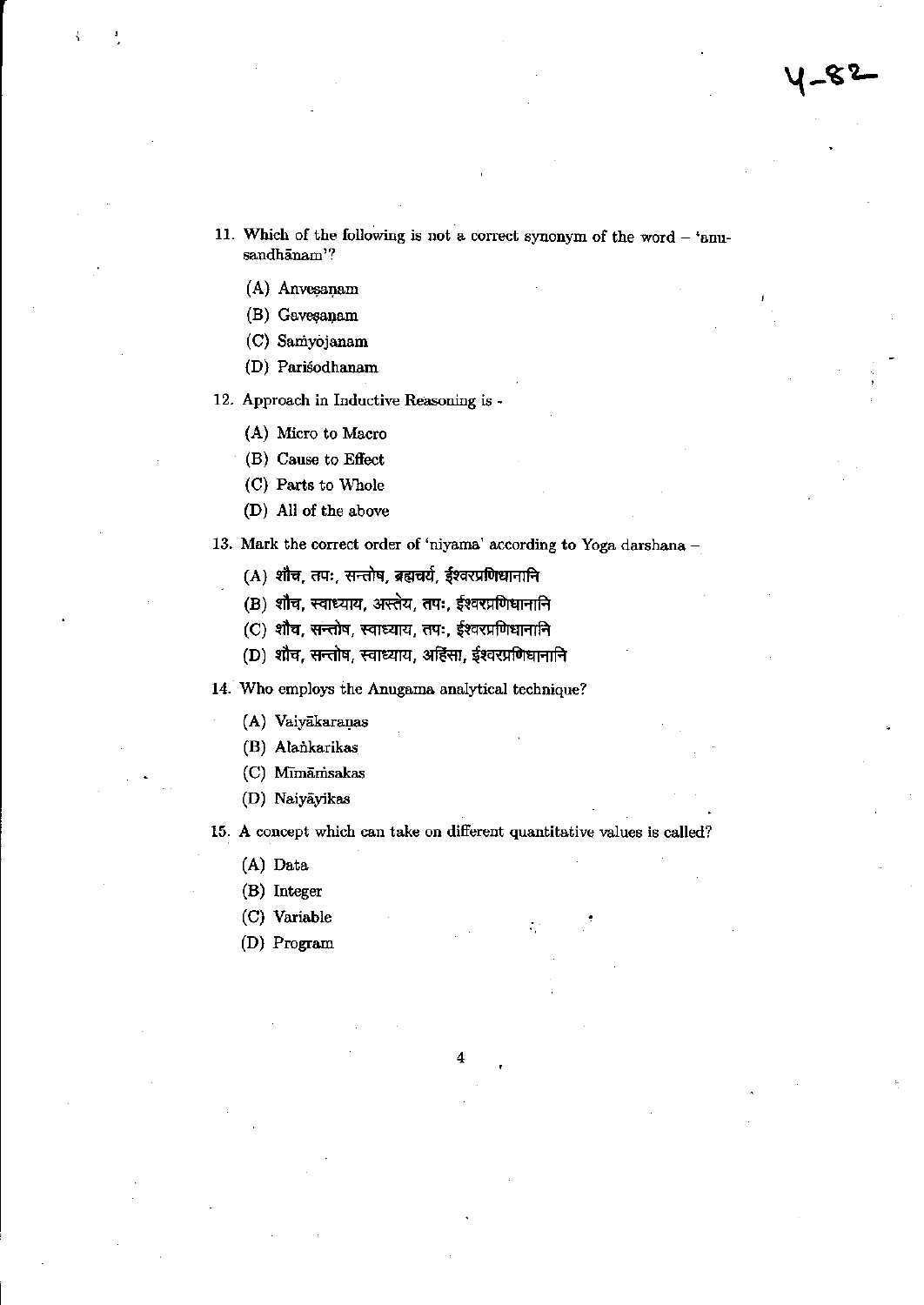16. Which University offers 'Advanced Diploma in Sanskrit Journalism'?

(A) Rashtriya Sanskrit Samsthan

- (B) Sri Lal Bahadur Shastri Rashtriya Sanskrit Vidyapeetha
- (C) Rashtriya Sanskrit Vidyapeetha
- (D) KK Sanskrit University

## 17. Is statistical approach applicable in Sanskrit research?

- $(A)$  Yes
- $(B)$  No
- (C) Not sure
- (D) Irrelevant question
- 18. Who said this

व्याघ्री यथाहरेत्पुत्रान् दंष्ट्राभ्यां न च पीडयेत् |भीता पतनभेदाभ्यां तद्वद्वर्णान्प्रयोजयेत् ||

- (A) Kātyāyana
- (B) Patañjali
- (C) Pāņini
- (D) Hemachandra

19. Identify the wrong pair of research expression

- (A) Descriptive vs Analytical
- (B) Conceptual vs Qualitative
- (C) Conceptual vs Empirical
- (D) Fundamental vs Applied
- 20. 'Between Proto-Indo-European and Indo-Germanic, a consonant shift takes place' - who spoke thus?
	- (A) Grassman
	- $(B)$  Verner
	- (C) Chomsky
	- (D) Grimm

5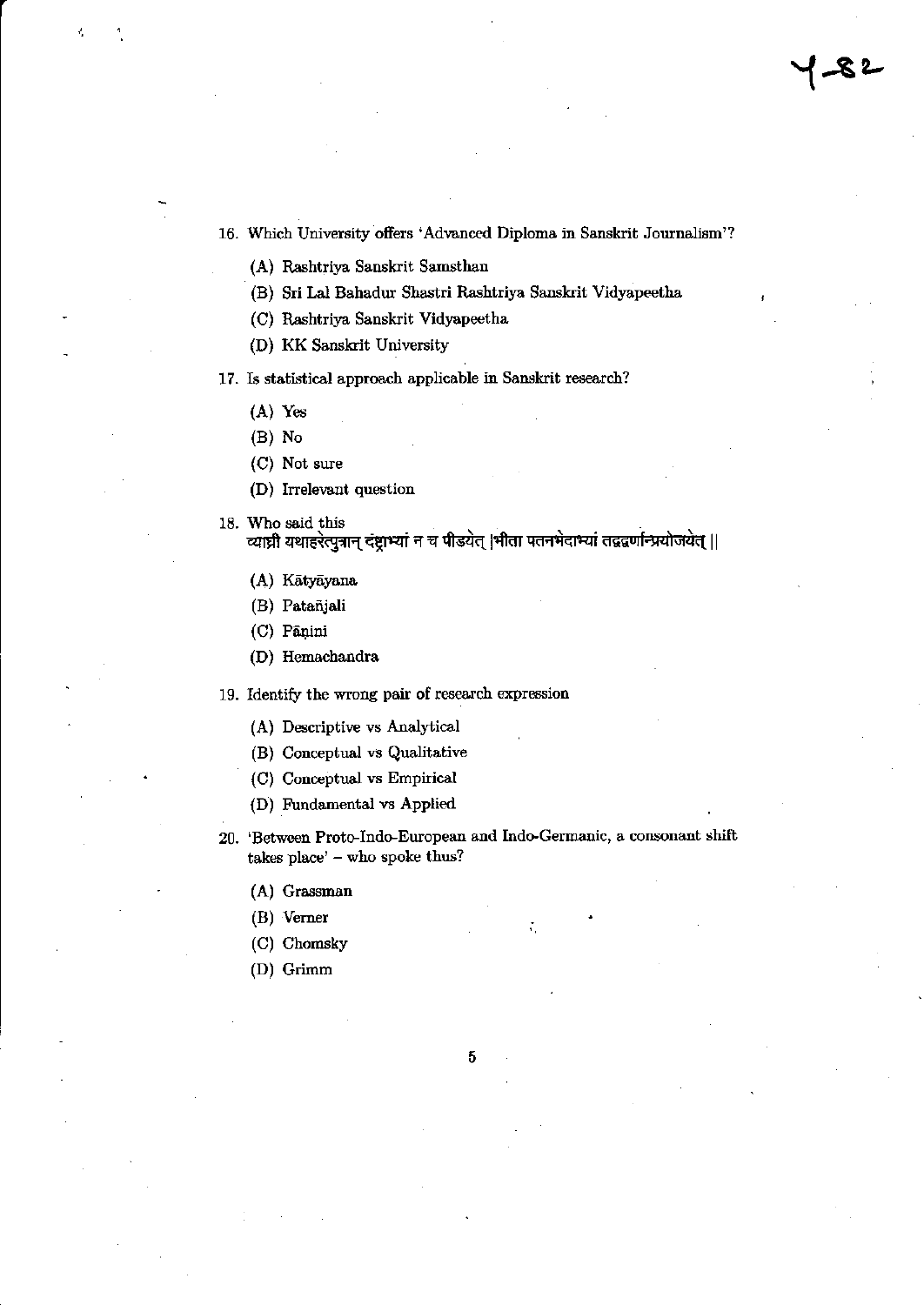21. Major premise and minor premise are part of?

- (A) Logical syllogism
- (B) Perception
- (C) Logical fallacy
- (D) Major project

22. Deductive reasoning is informally called  $-$  approach

(A) Bottom up

(B) Right-left

- (C) Left-right
- (D) Top-down

23. Rāmāyaņa is known as — in Indonesia

- (A) Kakawin Ramayana
- (B) Reamker Ramayana
- (C) Hikayat Siri Rama
- (D) Ramakien

24. Who proposed the 'Hypothetico-deductive' model?

- (A) Niels Bohr
- (B) Karl Popper
- (C) Karl Pearson
- (D) Hudson Maxim

## 25. एकं शास्त्रम् अधीयानो न विद्याच्छास्त्रनिश्चयम् - Who said so?

- (A) Bhartrhari
- (B) Suśruta
- (C) Jaimini
- (D) Kapila

 $\boldsymbol{6}$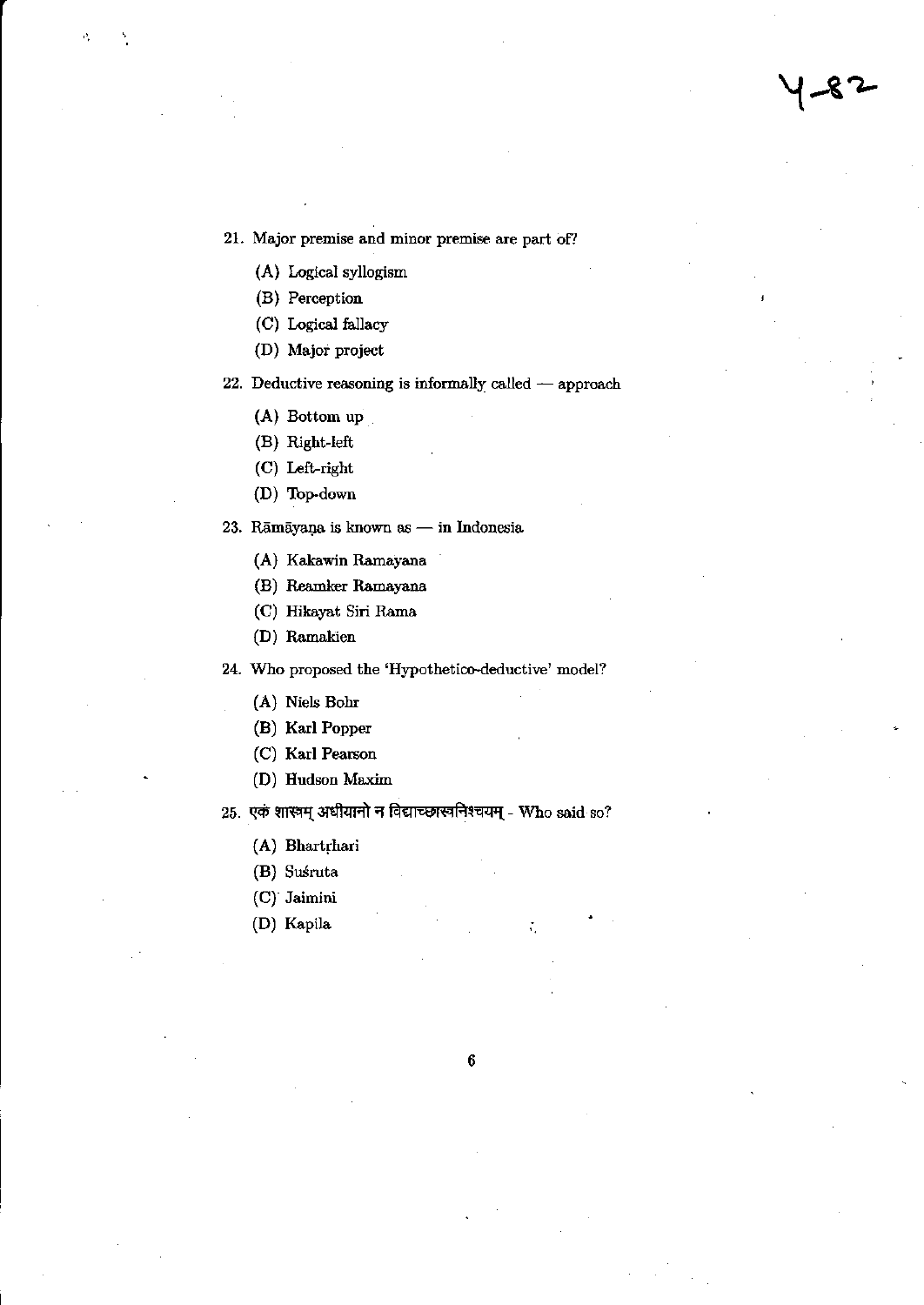y -82

26. Who was the Chairman of First Sanskrit Commission?

(A) Prof. R.N. Dandekar

(B) Dr. Suniti Kumar Chatterjee

(C) Dr. V. Raghavan

(D) Prof. TRV Murthy

27. According to the Principle of Replication, the experiment should be  $-$ 

(A) Stopped

(B) Reviewed

(C) Repeated

(D) Concluded

28. 'ज्ञान-विज्ञान विमुक्तये' is a motto of?

(A) AICTE

(B) NCTE

(C) NAAC

 $(D)$  UGC

29. One of the following methods is related to Behavioural Sciences

(A) Questionnaire

(B) Interview method

(C) Observation method

(D) Data collection

30. This text is considered to be the first historical text in Sanskrit

(A) Arthaśāstra

(B) Natyaśāstra

(C) Mahābhārata Tātparya Nirņaya

(D) Rājatarangiņi

÷.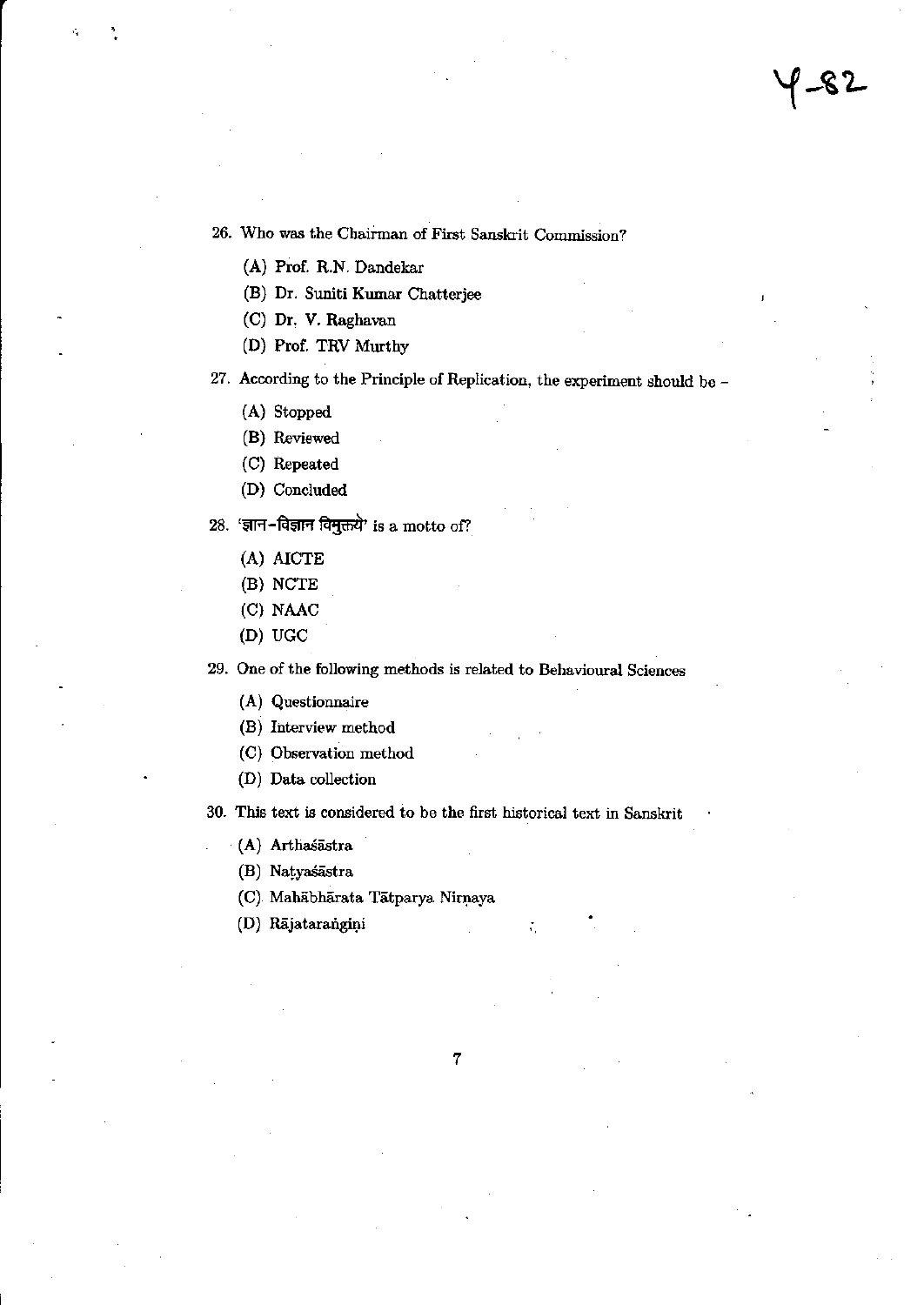31. Who authored the book - 'A New Approach to the Vedas'?

- (A) A. Coomaraswamy
- (B) Aurobindo
- (C) Dayananda Saraswati
- (D) B.G. Tilak
- 32. How many laksanas are considered to qualify a text to be called as Purāņa?
	- $(A)$  2
	- $(B)$  3
	- $(C)$  4
	- $(D)$  5

33. Bhatti kāvyam is known as?

- (A) Śrirāma kāvyam
- (B) Rāvaņavadham
- (C) Śringāraprakāśa
- (D) Siśupālavadham

34. Questionnaire is a

- (A) Research method
- (B) Measurement technique
- (C) Tool for data collection
- (D) Data analysis technique
- 35. Which one of the following is an indication of the quality of a research journal?
	- (A) Imapact Factor
	- (B) h-index
	- $(C)$  g-index
	- $(D)$  il $0$ -index